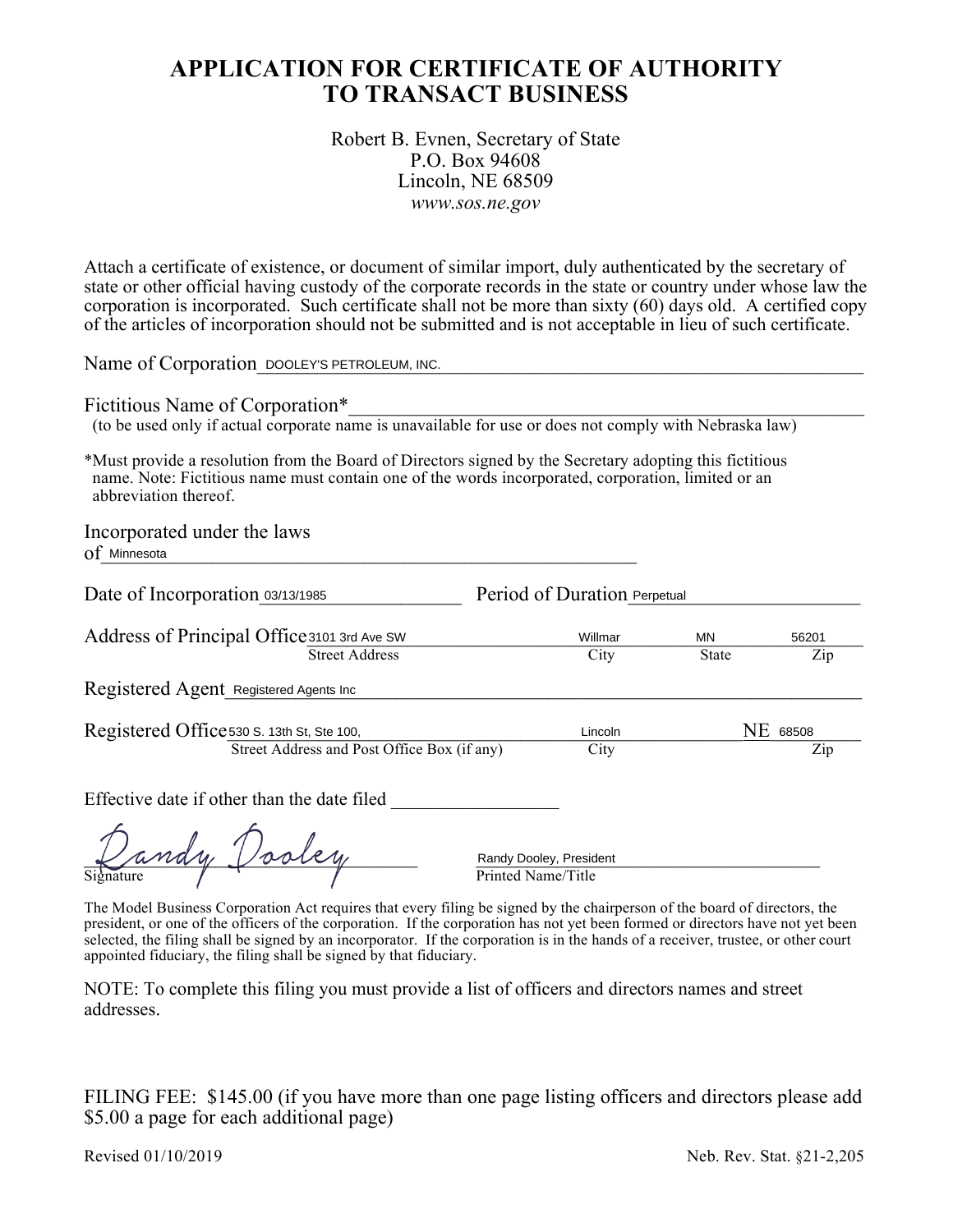## **OFFICERS:**

## **DIRECTORS:**

| Randy Dooley, President/Treasurer |              |                           | Randy Dooley               |              |       |
|-----------------------------------|--------------|---------------------------|----------------------------|--------------|-------|
| Name/Title                        |              |                           | Name                       |              |       |
| 3101 3rd Ave SW                   |              |                           | 3101 3rd Ave SW            |              |       |
| <b>Street Address</b>             |              |                           | <b>Street Address</b>      |              |       |
| Willmar                           | <b>MN</b>    | 56288                     | Willmar                    | ΜN           | 56288 |
| $\overline{\mathrm{City}}$        | State        | Zip                       | $\overline{\mathrm{City}}$ | State        | Zip   |
| Michael Johnson, Secretary        |              |                           |                            |              |       |
| Name/Title                        |              |                           | Name                       |              |       |
| 3101 3rd Ave SW                   |              |                           |                            |              |       |
| <b>Street Address</b>             |              |                           | <b>Street Address</b>      |              |       |
| Willmar                           | ΜN           | 56288                     |                            |              |       |
| City                              | State        | Zip                       | $\overline{City}$          | <b>State</b> | Zip   |
| Name/Title                        |              |                           | Name                       |              |       |
| <b>Street Address</b>             |              |                           | <b>Street Address</b>      |              |       |
| $\overline{City}$                 | State        | $\overline{\mathrm{Zip}}$ | $\overline{City}$          | <b>State</b> | Zip   |
| Name/Title                        |              |                           | Name                       |              |       |
| <b>Street Address</b>             |              |                           | <b>Street Address</b>      |              |       |
| $\overline{City}$                 | State        | Zip                       | $\overline{City}$          | <b>State</b> | Zip   |
| Name/Title                        |              |                           | Name                       |              |       |
| <b>Street Address</b>             |              |                           | <b>Street Address</b>      |              |       |
| $\overline{City}$                 | State        | Zip                       | $\overline{\mathrm{City}}$ | State        | Zip   |
| Name/Title                        |              |                           | Name                       |              |       |
| <b>Street Address</b>             |              |                           | <b>Street Address</b>      |              |       |
| $\overline{City}$                 | <b>State</b> | $\overline{\mathrm{Zip}}$ | $\overline{\mathrm{City}}$ | <b>State</b> | Zip   |

Please Copy this page and submit additional pages if needed.